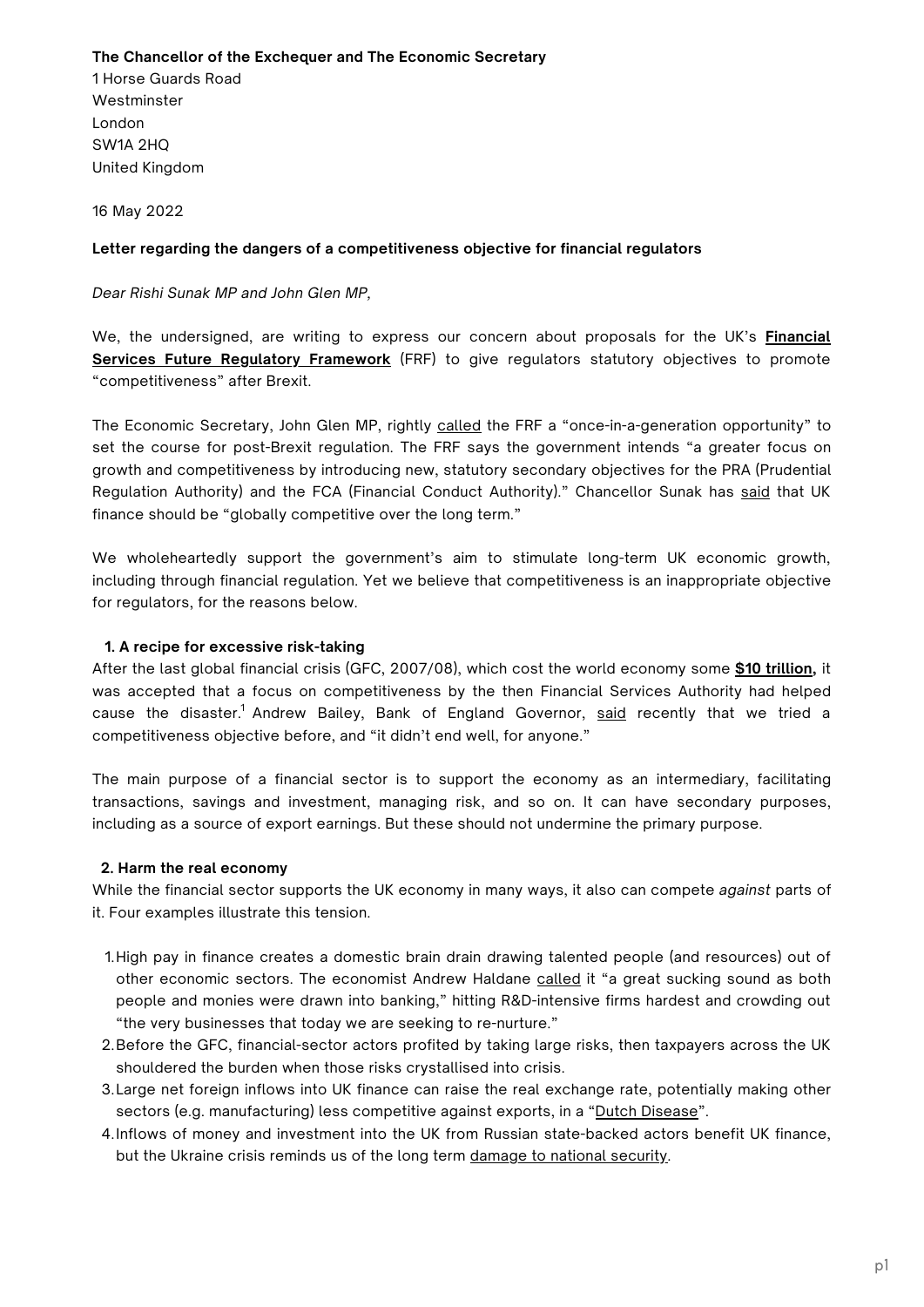UK finance is disproportionately located in parts of London. Promoting its international competitiveness will also intensify this competition against other parts of the UK economy, which are disproportionately located elsewhere in the UK. So a competitiveness objective will likely undermine the government's 'levelling up' agenda.

## **3. Reduced economic growth**

The FRF talks of a "*growth* and *competitiveness* objective," but those two goals may be in conflict. The above examples of misallocation of resources do not only involve redistribution of resources from other parts of the economy to finance, but may well reduce overall economic growth too. Indeed, there is extensive evidence in econometric research, including that conducted by the Bank for International Settlements, that excessive growth of a financial sector beyond a certain point starts to retard economic growth. 2

That literature reports that a country can have 'Too Much [Finance](https://www.imf.org/external/pubs/ft/wp/2012/wp12161.pdf)' that comes at a cost to the rest of the economy, when credit to the private sector exceeds around 90-100 percent of GDP. While there is some contestation in the literature on this point,<sup>3</sup> it is clear that some parts of the financial sector are potentially harmful. Since the GFC, credit to the private sector in the UK has ranged from 160-180 percent of GDP, [suggesting](https://fred.stlouisfed.org/series/QGBPAM770A) that the UK may be [suffering](https://speri.dept.shef.ac.uk/wp-content/uploads/2019/01/SPERI-The-UKs-Finance-Curse-Costs-and-Processes.pdf) from "Too Much Finance." In which case, a competitiveness objective to promote finance would likely undermine a regulatory mandate to promote wider economic growth.

## **4. A poorly defined, confusing objective**

It is necessary to distinguish between the competitiveness of a private *company*, and the competitiveness of a whole *country.* It is meaningful to talk of a company being competitive, but economists know that it is hard to pin down how whole countries might compete in economic terms. For example, uncompetitive companies (like Northern Rock) can collapse and disappear, while uncompetitive countries may perform poorly, but they don't disappear. The processes are completely different.

In a famous 1994 article [Competitiveness:](https://www.foreignaffairs.com/articles/1994-03-01/competitiveness-dangerous-obsession) A Dangerous Obsession*,* the US economist Paul Krugman warned that "a government wedded to the ideology of competitiveness is as unlikely to make good economic policy as a government committed to creationism is to make good science policy."

It is worth asking which version of competitiveness the FRF envisages. Is it the private-company version, or the whole-country one?

The FRF does not adequately define "competitiveness," although recent high-level official statements suggest that it involves two overlapping objectives: i) attracting mobile businesses (financial and nonfinancial) to domicile or do business in the UK; and ii) promoting the UK financial sector relative to other financial centres $\stackrel{4}{\cdot}$  This suggests the government wants to promote the competitiveness of an economic *sector* like finance – thus a hybrid of the (meaningful) private-company version and the incoherent country version. Yet official documents do not spell this out, so regulators would have to navigate the contours of this strange hybrid, without charts.

## **5. A race to the bottom**

Even if regulators could address all these questions effectively, a general competitiveness objective poses a further challenge, because it does not differentiate between "good" competitiveness and "bad" competitiveness. The "good" version might include, for example, situations where financial firms cut fees and costs, or provide higher-quality products and services, or promote greater probity and legal clarity, or create a financial system that more powerfully tackles climate change.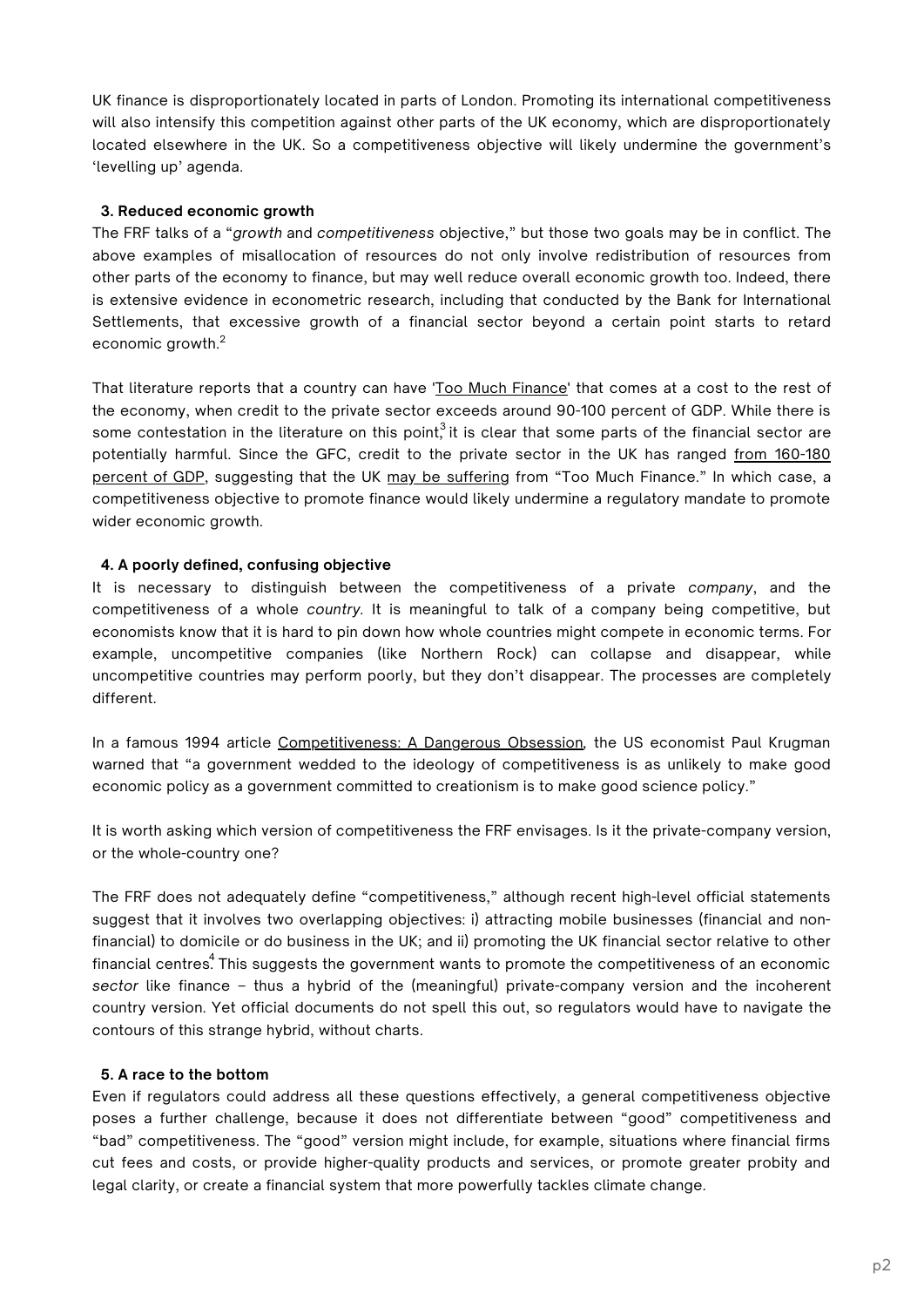Harmful competitiveness might involve (for example) watering down money-laundering rules, to attract Russian oligarchs' money. Or, one might try to attract global businesses that profit from "greenwashing"; or that engage in profitable risk-taking at taxpayers' expense. Recent [pressure](https://www.reuters.com/business/finance/dismantle-ring-fencing-rules-safeguard-competitiveness-say-britains-banks-2021-10-01/) to weaken 'ring-fencing' safety rules for banks in the name of competitiveness, are an example. Moreover, the 'harmful' kind implies a 'beggar-thy-neighbour' race to the bottom competition with other nations, leaving everyone worse off.

## **6. Secondary objective**

The government has stated that having competitiveness as a "secondary" objective will provide a "clear hierarchy" allowing the good to overrule the bad when there is tension.  $\mathrm{^{5}}$  Yet we can promote the good and minimise the bad simply by allowing private competition in healthy markets to flourish, within strong public-interest guardrails. For all the above reasons, there is no place for "competitiveness" *anywhere* in the financial regulatory toolkit.

#### **7. Finance doesn't need another helping hand, but a firm hand**

The UK financial sector is economically and politically dominant in the UK, and many powerful interests already support it, including UK Finance, TheCityUK, the City of London Corporation, and individual firms and associations. There is no need to add to this list of cheerleaders by hobbling regulators with a competitiveness objective. As Andrew Bailey [said](https://www.fca.org.uk/news/speeches/future-financial-conduct-regulation) in 2019, regulation should serve the public interest, not entrench incumbents or pick winners.

The UK instead needs clear regulatory objectives that promote economy-wide productivity, growth and market integrity, and also protect consumers and taxpayers, advance the fight against climate change, and tackle dirty money to protect our collective security.

Yours sincerely,

**Professor Anat R.Admati**, Stanford University Graduate School of Business **Professor Michael Ash**, University of Massachusetts Amherst **Professor Andrew Baker**, University of Sheffield **Professor Mark Blyth**, Brown University **Professor Massimo Bordignon**, Catholic University of Milano **Dr Jo Briggs**, Northumbria University **Sir Vince Cable**, Former Secretary of State for Business, Energy and Industrial Strategy **Professor Sharon Collard**, University of Bristol **Professor Christopher Cramer**, SOAS, University of London **Professor Will Davies**, Goldsmiths, University of London **Professor Jan Eeckhout**, Universitat Pompeu Fabra **Dr Karen Elliott**, Newcastle University Business School **Professor Gerald Epstein**, University of Massachusetts Amherst **Ismail Erturk**, University of Manchester **Miatta Fahnbulleh**, Chief Executive, New Economics Foundation **Professor Amelia Fletcher CBE**, Norwich Business School **Associate Professor Steven Hail**, Torrens University **Professor Martin Hellwig,** Max Planck Institute, Bonn **Dr Leslie Huckfield**, Glasgow Caledonian University **Professor Michael Hudson**, University of Missouri **Will Hutton**, London School of Economics **Professor Michael Jacobs**, University of Sheffield **Sir John Kay**, St John's College, Oxford